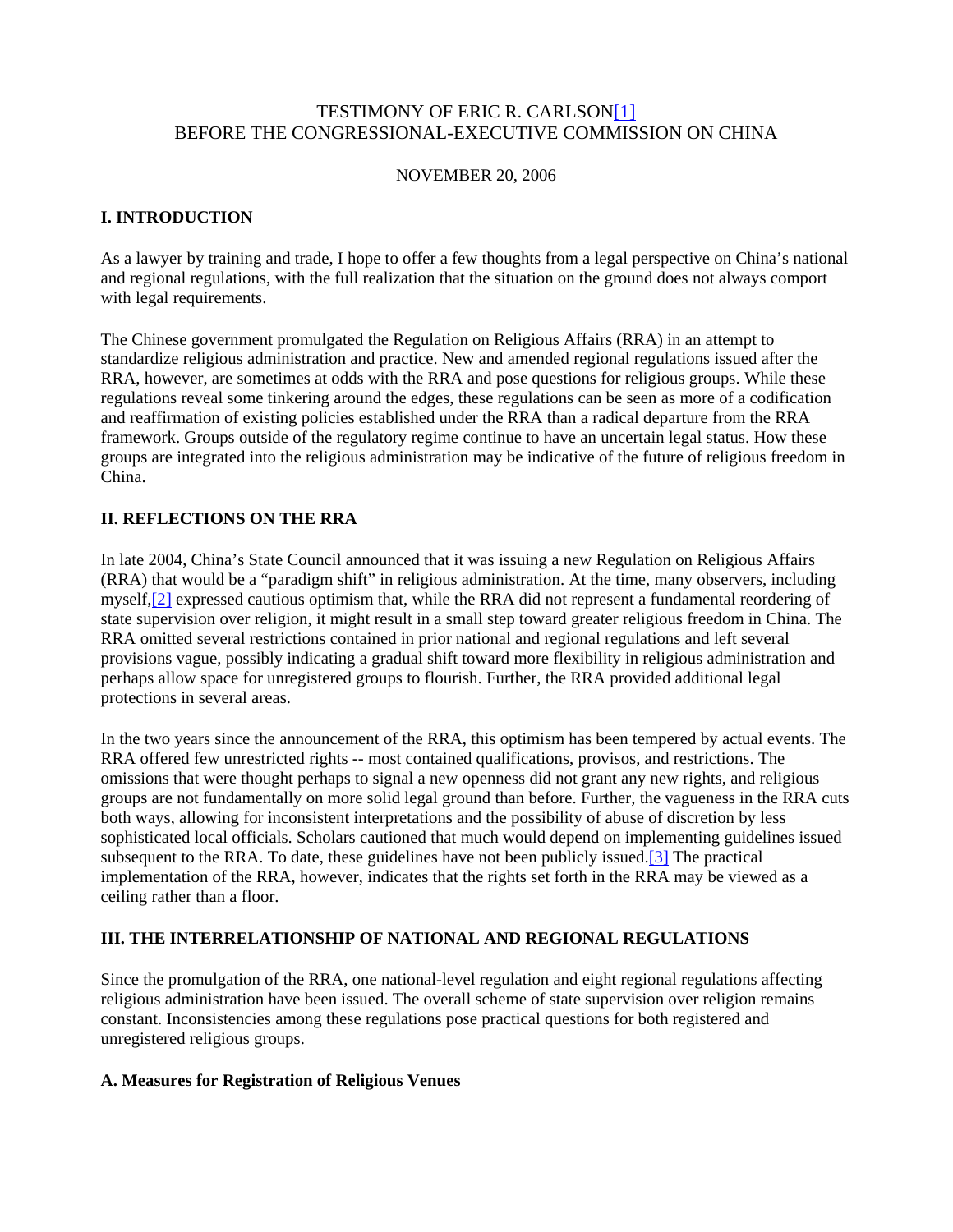Six weeks after the RRA took effect, the State Administration for Religious Affairs (SARA) promulgated the "Measures on the Examination, Approval, and Registration of Venues for Religious Activity" ("Measures").[4] Like the RRA, the Measures do not provide any new rights per se, but do represent a more sophisticated effort to give clarity to the registration process. Specific procedures give both religious organizations and bureaucrats a clearer process to follow. The Measures also provide for decentralized decisionmaking, pushing approval down to the regional and lower levels, which then report their decisions to SARA. Decentralization may result in faster decisionmaking and possibly abuse by regional and lower-level officials, who are often less sophisticated than their national counterparts. Article 2 of the Measures includes "other fixed venues for religious activities" in the definition of permitted religious venues, rather than limiting religious venues to those of the five traditional religions. The term "religious groups" is not defined in the Measures.[5] Article 5 of the Measures requires, among other things, a list of the members of the preparatory committee. While a list of only the preparatory members is better than previous provisions requiring a list of all members, it still reflects an underlying mistrust of religions and implies that only "good" citizens should be able to establish religious groups. Two clarifying provisions help in giving more legal certainty: Article 11 clarifies that previously registered venues need not re-apply for registration, and Article 15 clearly repeals the supplemental registration regulations promulgated by SARA in 1994. The largest problem with the Measures is that no clear approval standard exists. Article 6 requires religious cadres to "solicit the opinions" of local leaders. Do these local leaders exercise a veto over approval of a religious venue? If not, how much weight is given their "opinions"? If an application is denied, can it be appealed to the regional RAB or to SARA? The Measures provide additional clarity in registration procedures but, like many of the post-RRA regional regulations, leave many unanswered questions.

#### **B. New and Amended Regional Regulations**

Despite the efforts of the RRA and the Measures to establish clear standards for religious administration, they have not systematized the application of laws in ways some scholars had envisioned. The patchwork of municipal, regional,[6] and national regulations remains, and from a legal perspective, the events following the RRA pose conundrums for religious groups and their leaders. Eight regions have issued new or amended regulations on religious affairs following the RRA's entry into force in March 2005 and the enactment of the Measures in April 2005. In April 2005, Shanghai was the first to amend its regulation.[7] Henan and Shanxi issued new regulations in July 2005. Zhejiang amended its regulation in March 2006, as did Anhui in June 2006. Beijing amended its regulation in July 2006, and Hunan and Chongqing did so in September 2006.[8] Some of these regulations bring the provincial law in conformity with the RRA, but others retain and reenumerate provisions that are at odds with the RRA and the Measures.

#### **1. Preemption Issues**

China's Legislation Law indicates that national-level regulations have a "higher legal authority" than regional or local regulations.[9] The Legislation Law provides that where a national-level regulation has come into force, contravening provisions in regional regulations are invalid, and the issuing regional body "shall amend or repeal such provision on a timely basis."[10] But the Legislation Law also provides that a regional regulation can be used to "implement a national law or administrative regulation in light of the actual situation of the jurisdiction."[11]

From a legal point of view, the drafters of the post-RRA regional regulations seem to believe either: (1) the pre-existing provisions of regional regulations do not conflict with the RRA and therefore do not need to be changed; or (2) the regional regulations do in fact conflict with the RRA but serve to implement religious administration "in light of the actual situation" in that province.[12] For the provinces that have not acted after the RRA, it could be because either (1) they believe that the RRA implicitly repealed all regional-level regulations on religious administration, and thus there is no need to repeal the prior regulations; (2) they are in the process of drafting an amended or new regulation; or (3) they have chosen to ignore the RRA and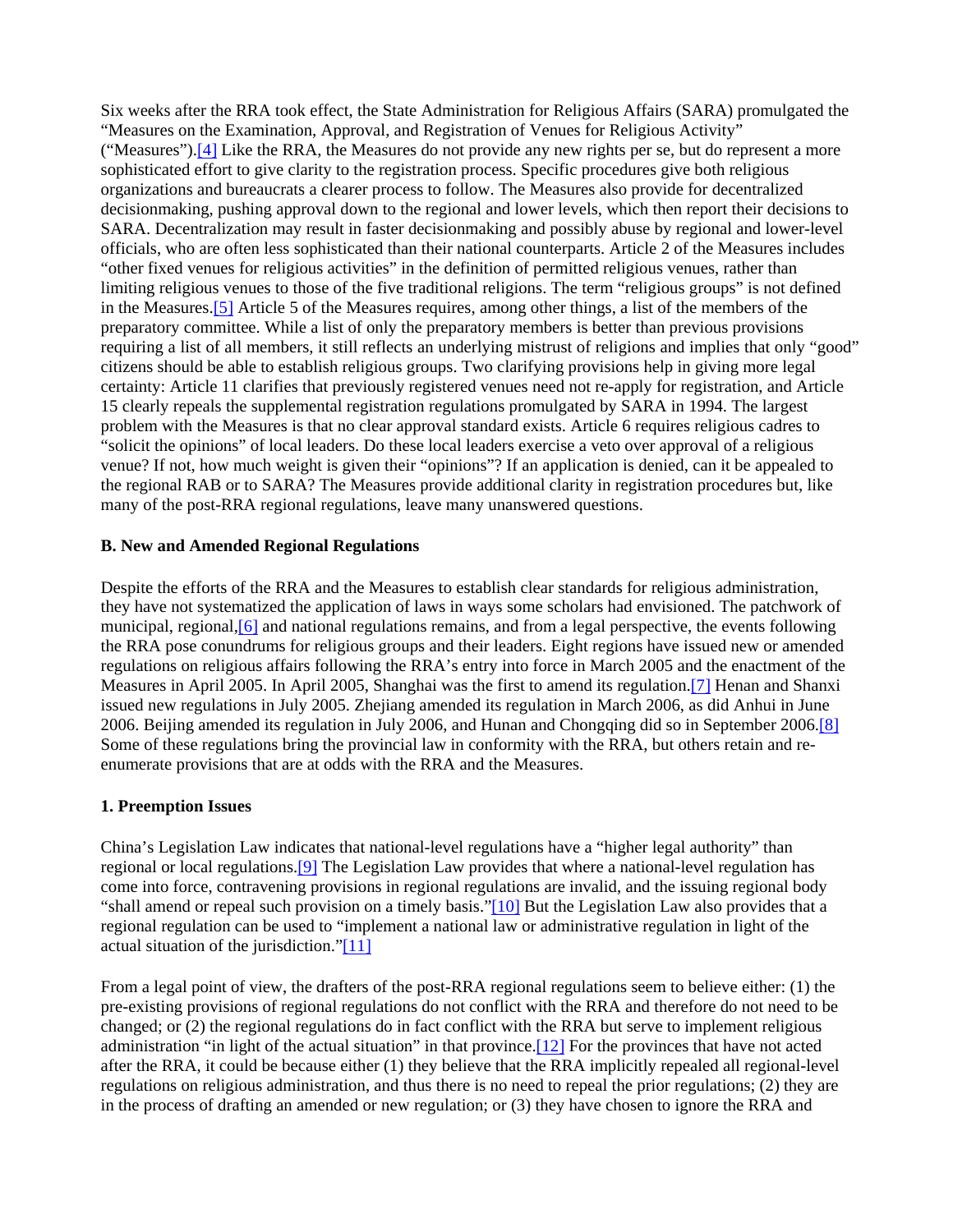continue to pursue religious administration as before. The disparate reactions among the provinces following issuance of the RRA indicate that all of these situations are possible.<sup>[13]</sup>

While these preemption issues pose interesting theoretical legal issues, they also have real consequences for religious believers. Because religious organizations exist and operate in towns, counties, and provinces whose regulations sometimes conflict with national regulations, what set of laws should religious believers and their leaders follow? If a regional regulation conflicts with the RRA, which provision should a religious body follow? If the RRA provides rights that a regional or local regulation does not provide, can a religious body successfully assert these rights? What significance does the absence of new or amended regulations in other provinces have? Does the RRA apply in place of the preexisting regional regulation, as a supplement, or neither?[14] For instance, should a religious body in, say, Xinjiang assume that the RRA is applicable in the province, the preexisting regional regulation, or parts of both? If the venue registration provisions of a regional regulation are not the same as the Measures, which procedures should a religious group follow to register a venue? Can religious groups avail themselves of rights contained in regional regulations but not the RRA, and vice versa? Are groups subject to penalties contained in the RRA but not in regional regulations? If regional RAB cadres applied a penalty that was more restrictive than that provided for under the RRA, would an administrative appeal be possible under Article 46 of the RRA?[15] If so, to what body? What should groups make of deletions from new/amended regulations? How do unregistered groups fit in to this legislative morass? Some provinces recognize groups outside the traditional five -- can these groups "leverage" registration in one province to obtain registration in another?[16] Are religious groups outside the traditional five presumptively unauthorized in provinces where post-RRA regulations still limit the definition of "religion" to the traditional five?

## **2. Key Changes in the New and Amended Regional Regulations**

The drafters of the new and amended regional regulations seem to have been closely examining the RRA when drafting but made a conscious decision not to simply copy and paste provisions. Rather, it appears that regional regulations adopted some provisions of the RRA and Measures, modified other provisions, omitted some provisions in the Measures, and added new provisions not contained in the RRA or Measures. At times, it appears that the drafters sought to salvage the existing regional regulation and only make changes where the regulation's provisions were in direct conflict with national policy. Even then, as the table below shows, many disparities remain.

| Location        | <b>Key Changes</b>                                                                                                                                                                        |
|-----------------|-------------------------------------------------------------------------------------------------------------------------------------------------------------------------------------------|
| Date            |                                                                                                                                                                                           |
| Type            |                                                                                                                                                                                           |
| <b>Shanghai</b> | - Expands definition of "religious affairs" beyond five traditional religions, but still within<br>legal confines -- established and registered according to law (old art. 3; new art. 3) |
| April 2005      |                                                                                                                                                                                           |
|                 | - Eliminates requirement that national agencies within city abide by these regulations (old                                                                                               |
| (amended)       | $\arct. 8$                                                                                                                                                                                |
|                 | - Religious groups and venues enjoy preferential tax treatment (new art. 11; $cf.$ RRA art.<br>36) [no corresponding requirement to report income and expenditures]                       |
|                 | Deletes list of permitted titles for religious officials (old art. 15)                                                                                                                    |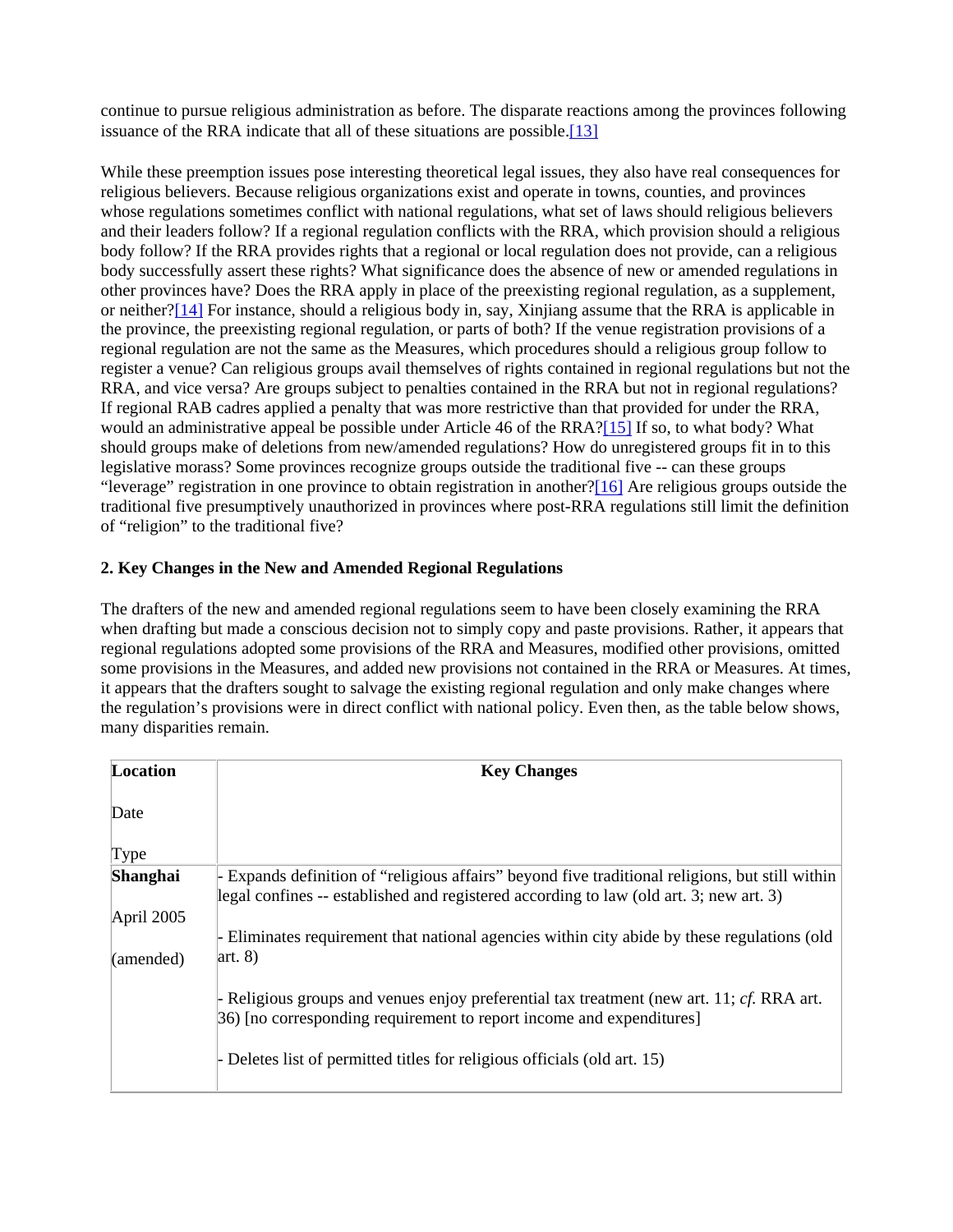|                  | - Religious personnel can participate in city's social security program (new art. 13)                                                                                                                                                                                                                                                                    |
|------------------|----------------------------------------------------------------------------------------------------------------------------------------------------------------------------------------------------------------------------------------------------------------------------------------------------------------------------------------------------------|
|                  | - Detailed registration requirements and procedures for religious venues (new arts. 17–19;<br>$cf.$ RRA art. 13)                                                                                                                                                                                                                                         |
|                  | - New provisions on large outdoor statutes (new art. 23; cf. RRA art. 24)                                                                                                                                                                                                                                                                                |
|                  | - Religious believers may have a "religious life" within their homes (old art. 30; new art.<br>27)                                                                                                                                                                                                                                                       |
|                  | - Eliminates enumerated list of permitted religious activities, potentially broadening scope<br>$\left($ old art. 30 $\right)$                                                                                                                                                                                                                           |
|                  | - Amends prior prohibition on various activities: (1) deletes references to fortune telling,<br>palm reading, and casting of lots; (2) maintains prohibition on divination, exorcism, and<br>healings, (3) limits the prohibitions to those activities that "are in opposition to the public<br>morality or church teachings" (old art. 28; new art. 24) |
|                  | Specific requirements for approval of large-scale religious activities (new art. 26)                                                                                                                                                                                                                                                                     |
|                  | - Provisions on religious institutes modified to come closer to RRA provisions (old arts.<br>35–39; new arts. 32–37; cf. RRA arts. 8–9)                                                                                                                                                                                                                  |
|                  | - Prohibits transfer of religious relics and property (new art. 39; cf. RRA art. 32)                                                                                                                                                                                                                                                                     |
|                  | Chapter title changed from "Foreign Contacts" to "Foreign-Related Religious Affairs"<br>$\left($ old ch. 8; new ch. 8)                                                                                                                                                                                                                                   |
|                  | - Deletes approval process for foreigners to apply for approval for filming at religious<br>venues (old art. 50; but see RRA art. 25)                                                                                                                                                                                                                    |
|                  | - Eliminates permission for foreigners to bring in religious articles for personal use (old<br>art. $51)$                                                                                                                                                                                                                                                |
|                  | Significantly restructures "Legal Responsibilities" (i.e., penalties) section with more<br>specific requirements and penalties for violations (old arts. $54-59$ ; new arts. $51-61$ ; <i>cf.</i><br><b>RRA</b> arts. 38-46)                                                                                                                             |
|                  | - Eliminates authorization for Shanghai RAB to bear responsibility for interpretation and<br>to implement detailed rules (old arts. $61-62$ )                                                                                                                                                                                                            |
|                  | - Apparently effective upon promulgation (new art. 63 retains March 1, 1996 effective<br>date)                                                                                                                                                                                                                                                           |
| <b>Shanxi</b>    | - No previous provincial-level regulation                                                                                                                                                                                                                                                                                                                |
| <b>July 2005</b> | - Defines "religious groups" as the patriotic religious associations governing the five<br>traditional religions, plus "other religious organizations established in accordance with<br>$law''$ (new art. 7)                                                                                                                                             |
| (new)            |                                                                                                                                                                                                                                                                                                                                                          |
|                  | Specific requirements for registration of religious groups: (1) name, residence, and                                                                                                                                                                                                                                                                     |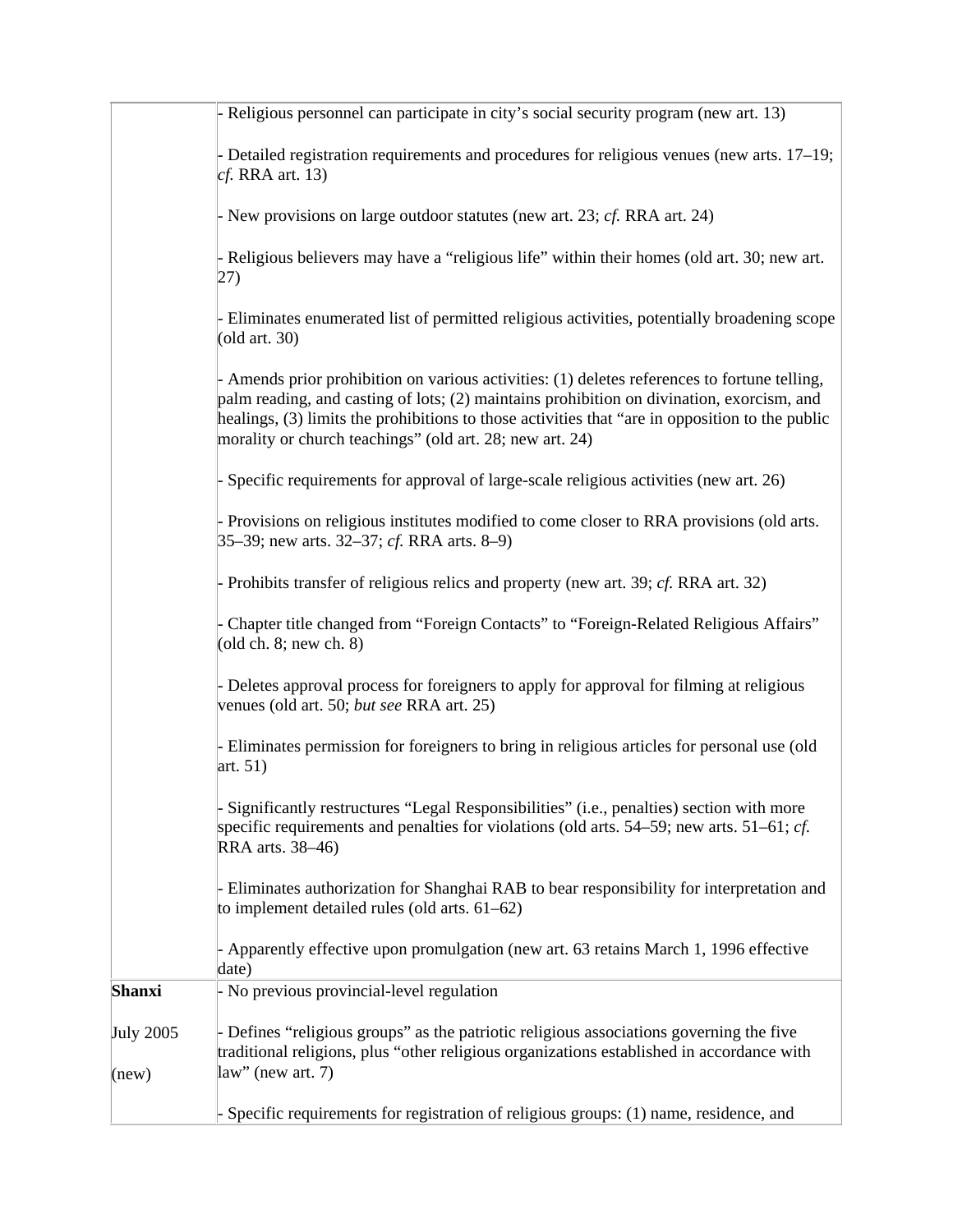|                  | responsible person; (2) does not violate the Constitution, laws, regulations, or rules; (3)<br>has a legitimate source of income; (4) is textually researchable, conforms to the country's<br>modern evolution of religious history, and does not violate classic scriptures, doctrine, or<br>canon; and $(5)$ the organizational structure must be representative (new art. 8) |
|------------------|---------------------------------------------------------------------------------------------------------------------------------------------------------------------------------------------------------------------------------------------------------------------------------------------------------------------------------------------------------------------------------|
|                  | - Includes in the definition of religious venues "Buddhist temples, Daoist temples,<br>mosques, churches, and other fixed locations for religious activities that have been legally<br>registered" (new art. 11; $cf$ . Measures art. 2)                                                                                                                                        |
|                  | - Detailed requirements for registration of religious venues (new art. 12) somewhat track<br>requirements in Measures arts. 5, but not entirely                                                                                                                                                                                                                                 |
|                  | - Enumerates a list of religious personnel from traditional five religions "and so on," but<br>no real provision for those outside traditional five religions (new art. 16)                                                                                                                                                                                                     |
|                  | - Defines "religious activities" via an enumerated list (new art. 20)                                                                                                                                                                                                                                                                                                           |
|                  | - Religious citizens can perform "normal" religious customs within their own homes (new<br>art. $22)$                                                                                                                                                                                                                                                                           |
|                  | - Authorization procedures for religious activities somewhat parallel RRA provisions, but<br>with shorter time windows (new arts. 23–24; $cf.$ RRA 22)                                                                                                                                                                                                                          |
|                  | - "Legal liability" chapter (new arts. 28–34) somewhat parallels RRA provisions (RRA<br>arts. 38–46) but with inconsistent provisions                                                                                                                                                                                                                                           |
|                  | - Two-month window between enactment and effective date (new art. 35)                                                                                                                                                                                                                                                                                                           |
|                  | - No chapter on religious property                                                                                                                                                                                                                                                                                                                                              |
| Henan            | - Defines "religion" as five traditional religions (new art. 2)                                                                                                                                                                                                                                                                                                                 |
| <b>July 2005</b> | Special provisions for registering a Catholic diocese (new art. 8)                                                                                                                                                                                                                                                                                                              |
| (new)            | Specific requirements for training of religious personnel (including "patriotic education"<br>and "conforming religion to socialist society") and approval procedures (new arts. $9-10$ )<br>["conforming religion to socialist society" often found in religious policy documents but<br>not usually in law]                                                                   |
|                  | - List of requirements for registering religious venues (new art. 17) largely parallel<br>Measures but adds requirement to submit a building plan                                                                                                                                                                                                                               |
|                  | - Religious citizens can practice religious customs within their homes (new art. 21)                                                                                                                                                                                                                                                                                            |
|                  | - Approval requirements for multiprovincial activities largely parallel RRA provisions<br>(new art. 23; <i>cf.</i> RRA art. 22)                                                                                                                                                                                                                                                 |
|                  | - Publication requirements (new art. 25) parallel RRA provisions (RRA art. 7) but add<br>sentence that organizations and individuals cannot ship, sell, distribute, or post any<br>illegally printed or imported religious publications or materials                                                                                                                            |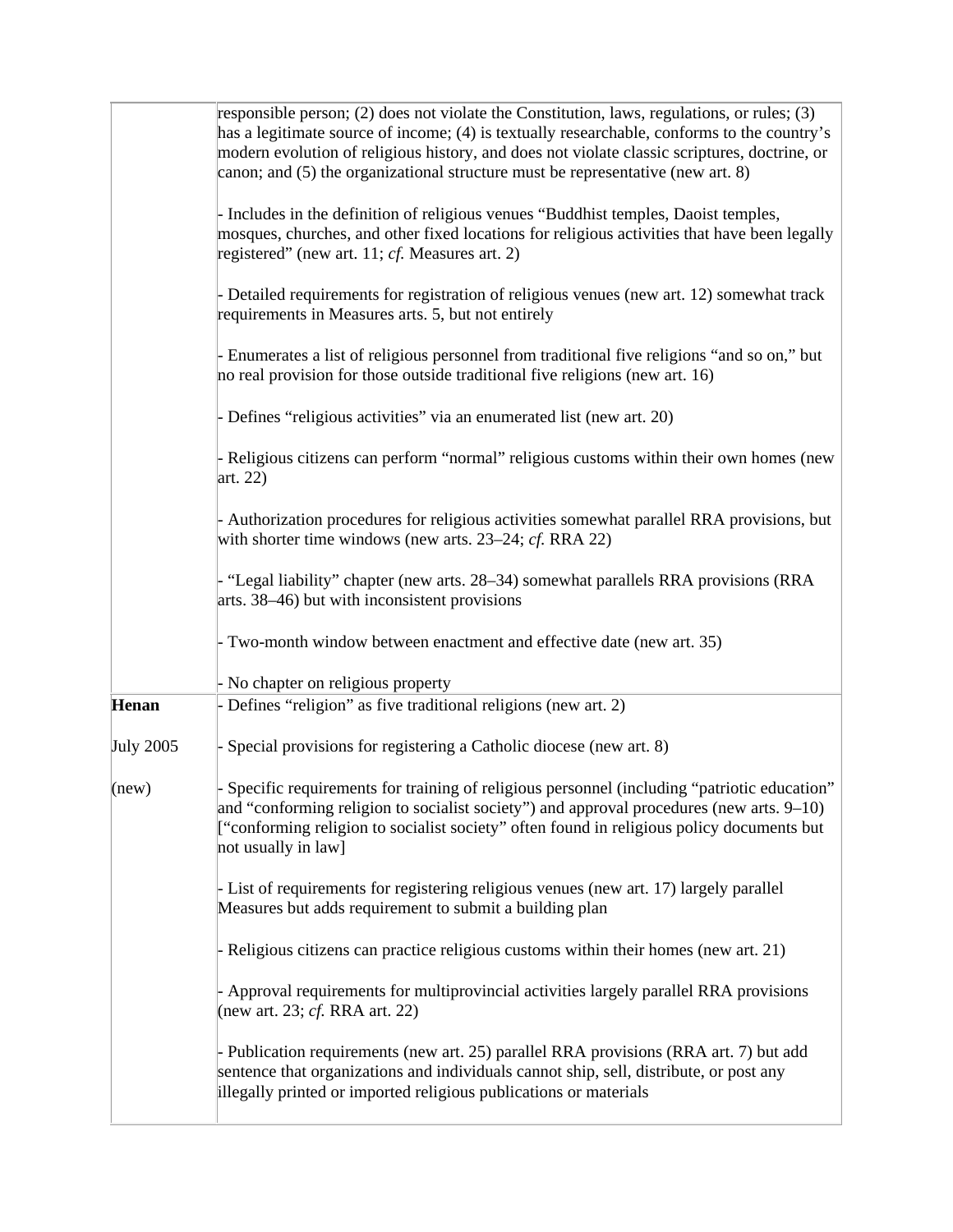|            | - Legal liability chapter (arts. 26–31) parallels in condensed form the provisions of the<br>RRA (RRA arts. 38-46)                                                                                                                                                                                                                    |
|------------|---------------------------------------------------------------------------------------------------------------------------------------------------------------------------------------------------------------------------------------------------------------------------------------------------------------------------------------|
|            | - Explicitly repeals 1991 regulation (new art. 32)                                                                                                                                                                                                                                                                                    |
| Zhejiang   | - Deletes references to five traditional religions (old art. 2)                                                                                                                                                                                                                                                                       |
| March 2006 | - Emphasis on rule of law (new arts. 7, 21)                                                                                                                                                                                                                                                                                           |
| (amended)  | - Expanded chapter on religious personnel (new arts. 9–15)                                                                                                                                                                                                                                                                            |
|            | Specific requirements for training of religious personnel and approval procedures (new<br>$\arct{b}$ . 9)                                                                                                                                                                                                                             |
|            | - Eliminates specific list of religious personnel (old art. 13)                                                                                                                                                                                                                                                                       |
|            | "Encourages" religious organizations and venues to undertake social welfare projects<br>(new art. $13$ )                                                                                                                                                                                                                              |
|            | Specific requirement for Catholics to obtain approval from provincial Catholic body for<br>religious activities; more onerous registration requirements (new arts. 18, 19)                                                                                                                                                            |
|            | - Expands approval procedures for new and remodeled venues (new arts. 22, 24; cf. RRA<br>art. $13)$                                                                                                                                                                                                                                   |
|            | - Prohibits individuals or unapproved groups from establishing religious venues (new art.<br> 23)                                                                                                                                                                                                                                     |
|            | - Detailed requirements for "democratic management" (new art. 25; $cf.$ RRA art. 18)                                                                                                                                                                                                                                                  |
|            | Slightly broadens the types of acceptable donations (but retains prohibition on<br>unapproved groups accepting religious donations) (new art. 28; $cf$ . RRA art. 20                                                                                                                                                                  |
|            | - New provisions for religious sites with tourist implications and statutes (new arts. 29–31;<br>cf. RRA arts. 24, 26)                                                                                                                                                                                                                |
|            | - Requires preapproval for filming at religious sites (new art. 32; cf. RRA art. 25)                                                                                                                                                                                                                                                  |
|            | - Allows permission to hold religious services in one's own home retained but limited:<br>"[such worship services] cannot influence other people's normal lives" (new art. 36)                                                                                                                                                        |
|            | - Additional requirements for approval of "atypical" activities: (1) conformity to religious<br>doctrine and custom; (2) necessity of holding the atypical activity; (3) has an actionable<br>plan, including an emergency plan; and (4) "other must-have conditions" (new art. 38)<br>[undefined and therefore susceptible to abuse] |
|            | - Scaled-back provisions on religious interference in foreign affairs (old arts. 34–39; new<br>art. 39)                                                                                                                                                                                                                               |
|            | - Religious groups and venues enjoy preferential tax treatment; required to make donation                                                                                                                                                                                                                                             |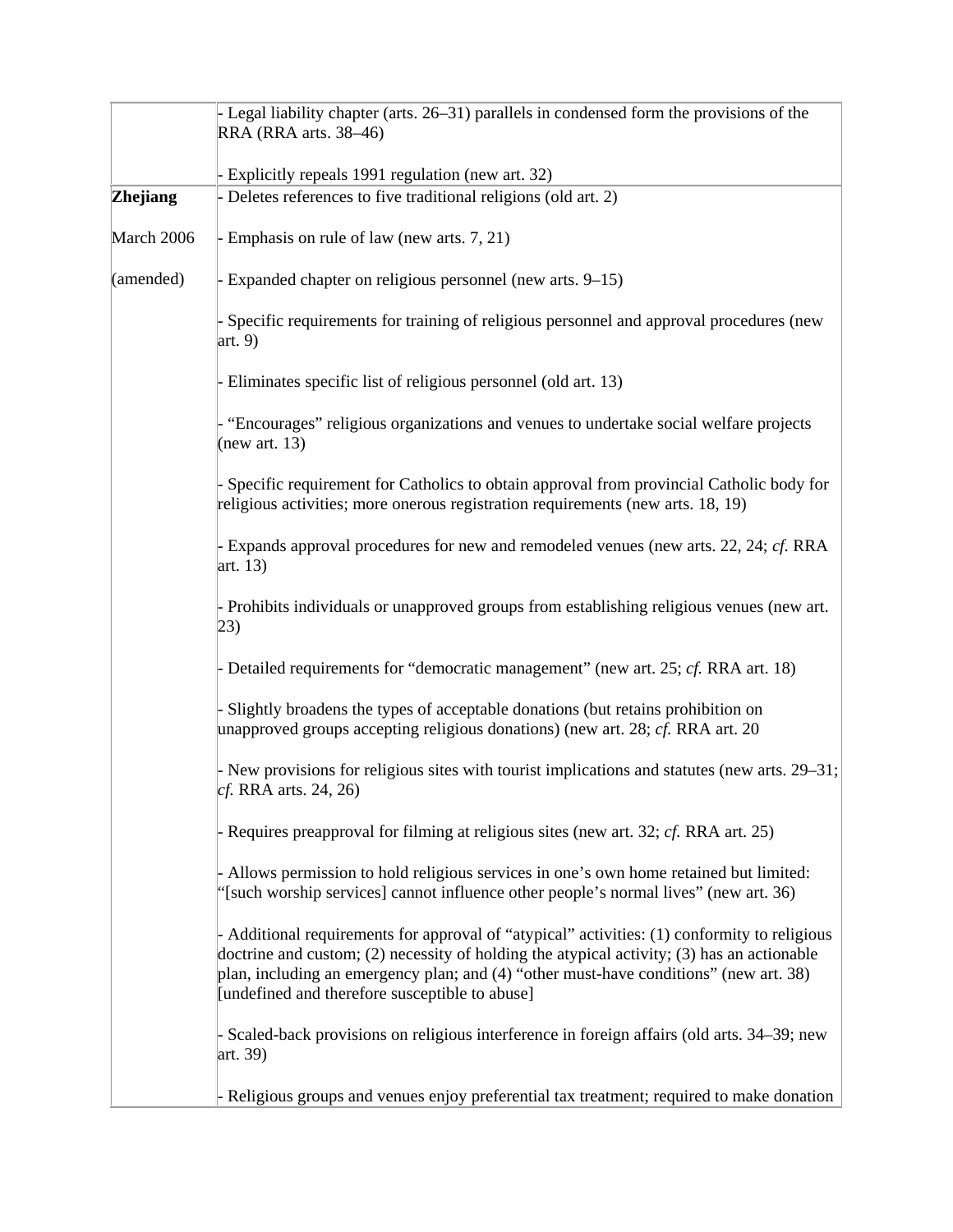|                  | information public (new art. 42; $cf.$ RRA 36)                                                                                                                                                                              |
|------------------|-----------------------------------------------------------------------------------------------------------------------------------------------------------------------------------------------------------------------------|
|                  | Eliminates permission to rent religious real estate (old art. 44)                                                                                                                                                           |
|                  | - Restructured penalty section with more specific requirements and penalties for violations<br>(new arts. $44-50$ ; <i>cf.</i> RRA arts. $38-46$ )                                                                          |
|                  | Two-month window between enactment and effective date (new art. 51)                                                                                                                                                         |
| Anhui            | Very minor amendments rather than a wholesale revision to conform with RRA<br>provisions                                                                                                                                    |
| <b>June 2006</b> |                                                                                                                                                                                                                             |
| (amended)        | - Requires invitations for religious personnel from outside the province and approval by<br>city religious organizations and city religious affairs officials (art. 14)                                                     |
|                  | - Requires religious colleges and universities to obtain the approval of the provincial<br>religious body (art. 34)                                                                                                         |
| <b>Beijing</b>   | Stated goal is to bring regulation in conformity with the RRA[17]                                                                                                                                                           |
| <b>July 2006</b> | - Relatively minor amendments rather than a wholesale revision                                                                                                                                                              |
| (amended)        | - Removes requirement for annual inspections (art. 20)                                                                                                                                                                      |
|                  | Advance consent of management group requested before new construction or expansion<br>(art. 25)                                                                                                                             |
|                  | - Expands procedures for large-scale or cross-provincial religious activities (art. 26)                                                                                                                                     |
|                  | Precludes transferring, mortgaging, or investing in buildings and structures used for<br>religious activities (art. 34; cf. RRA art. 32)                                                                                    |
|                  | - Modifies "legal liabilities" section, though still differs from RRA provisions (arts. 47–<br>48)                                                                                                                          |
| Hunan            | Regulations are a hybrid of prior Hunan provisions, amended Shanghai regulations, and<br><b>RRA</b>                                                                                                                         |
| Sept 2006        |                                                                                                                                                                                                                             |
| (new)            | - Specifically cites the RRA and several RRA provisions (new arts. 1, 13); also cites<br>national "Law on Accounting" (new art. 40)                                                                                         |
|                  | - Eliminates references to five traditional religions in definition of "religion" (old art. 2;<br>new art. $2)$                                                                                                             |
|                  | - Retains references to resisting foreign influences (old art. 5; new art. 5)                                                                                                                                               |
|                  | - Adds "other religious organizations" to the definition of "religious groups," which<br>previously included only the patriotic religious associations governing the five traditional<br>religions (old art. 7; new art. 8) |
|                  | - Includes "other fixed venues" in the definition of permitted religious venues (new art. 12;                                                                                                                               |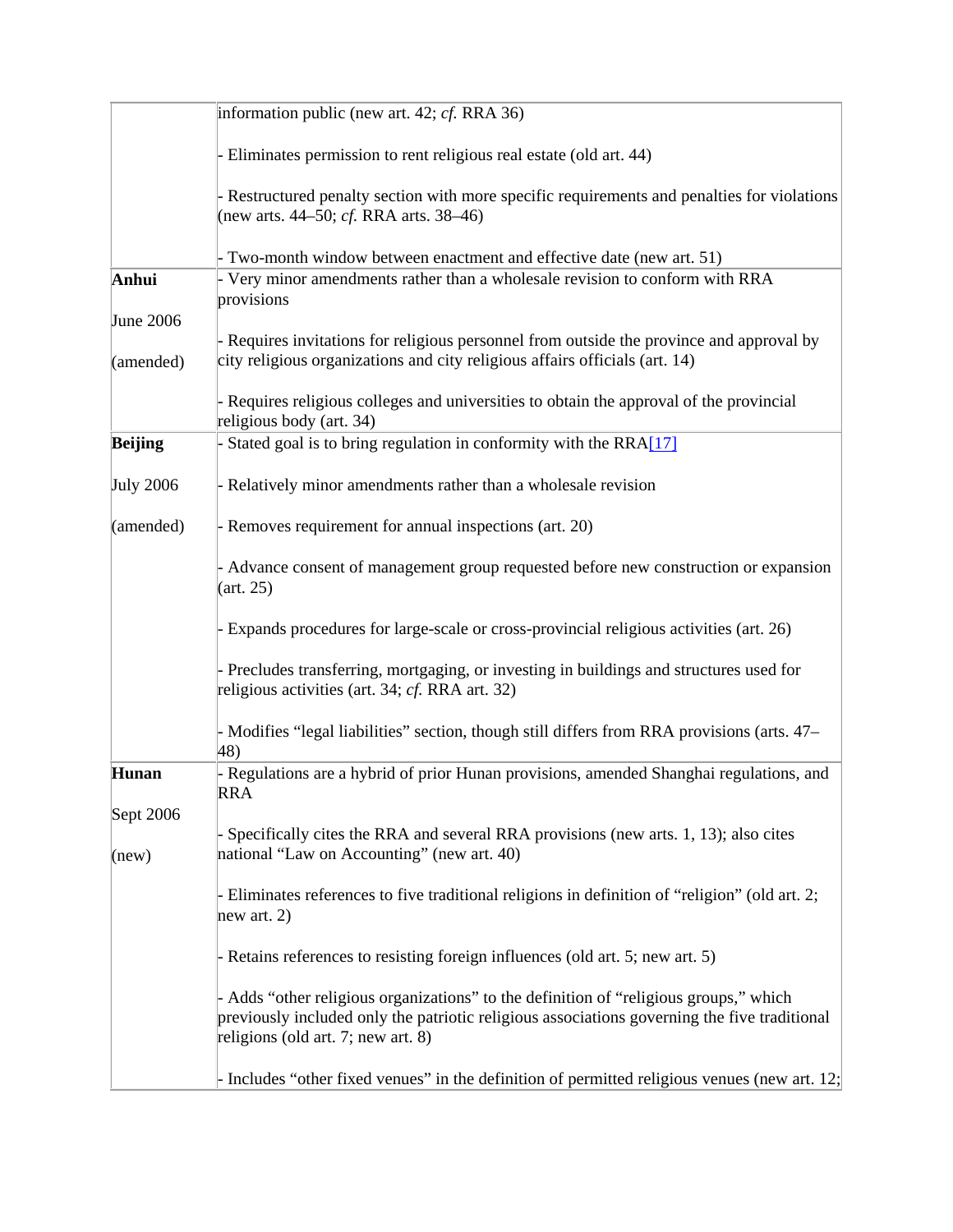|                  | $cf.$ Measures art. 2)                                                                                                                                                                                             |
|------------------|--------------------------------------------------------------------------------------------------------------------------------------------------------------------------------------------------------------------|
|                  | Allows for designation of temporary religious venues according to need (new art. 12)                                                                                                                               |
|                  | Specific responsibilities outlined for "democratic management organization," including<br>annual reports (new art. 16; RRA art. 17)                                                                                |
|                  | - Provisions for management of religious tourist destinations (new art. 23; cf. RRA art. 26)                                                                                                                       |
|                  | - Religious personnel can participate in city's social security program (new art. 28)                                                                                                                              |
|                  | Specific approval provisions for cross-provincial activities (new art. 32; RRA art. 22)                                                                                                                            |
|                  | - Permits home worship (new art. 29)                                                                                                                                                                               |
|                  | - Provisions for religious education (arts. 33–36; RRA arts. 8–10)                                                                                                                                                 |
|                  | "Religious property" chapter, including tax preferences (new arts. 37–42) roughly<br>mirrors RRA provisions (RRA arts. 30–37)                                                                                      |
|                  | - Religious organizations can accept donations from abroad (new art. 38)                                                                                                                                           |
|                  | "Legal Liability" chapter (new arts. 43–47) is abbreviated version of RRA provisions<br>(RRA arts. 38–46); includes provision for administrative and criminal penalties for<br>dereliction of duties (new art. 47) |
|                  | Separate provision for registration of venues for folk beliefs (new art. 48)                                                                                                                                       |
|                  | - Retains provision deferring to the national government religious involvement in foreign<br>affairs and religious exchanges with Taiwan, Hong Kong, and Macau (old art. 42; new art.<br>49)                       |
|                  | Three-month window between enactment and effective date (new art. 50)                                                                                                                                              |
|                  | Specifically repeals Hunan's 2000 regulation governing religious affairs (new art. 50)                                                                                                                             |
| <b>Chongqing</b> | Somewhat parallels new Hunan regulations[18]                                                                                                                                                                       |
| Sept 2006        | Specifically cites the RRA and several RRA provisions (new arts. 1, 13)                                                                                                                                            |
| (new)            | - Requirement that People's Government at all levels "listen" to the ideas of religious<br>groups, venues, and citizen-believers (new art. 7)                                                                      |
|                  | Retains list of patriotic religious associations, including "other religious organizations"<br>(old art. 26; new art. $8$ )                                                                                        |
|                  | Special provisions for registering a Catholic diocese (new art. 9)                                                                                                                                                 |
|                  | Specific requirements for registration of religious groups: (1) name, residence, and<br>responsible person; $(2)$ does not violate the Constitution, laws, regulations, or rules; $(3)$                            |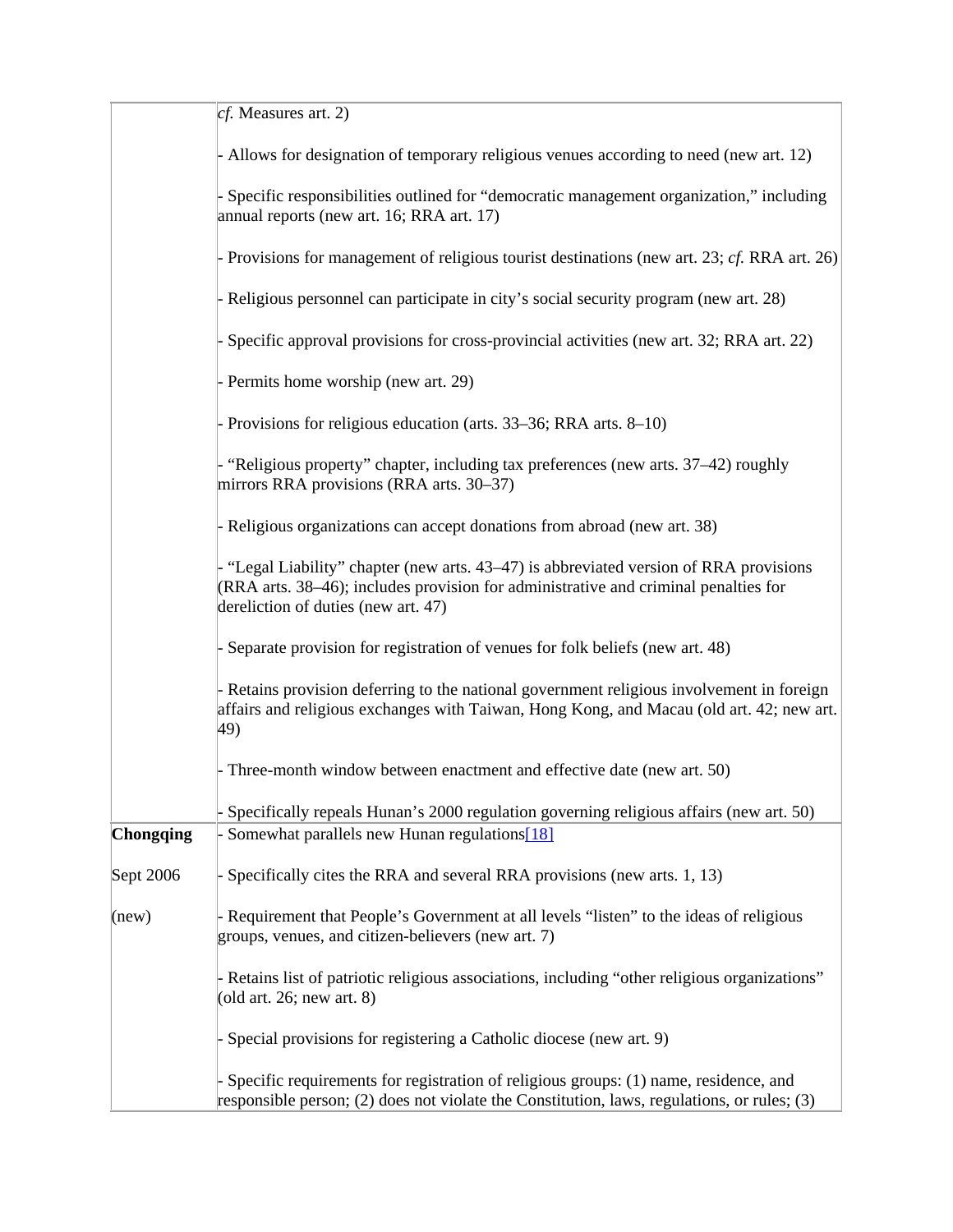| has a legitimate source of income; (4) is textually researchable, conforms to the country's<br>modern evolution of religious history, and does not violate classic scriptures, doctrine, or<br>canon; and (5) the organizational structure must be representative (new art. 8) [parallels<br>article 8 of new Shanxi regulation] |
|----------------------------------------------------------------------------------------------------------------------------------------------------------------------------------------------------------------------------------------------------------------------------------------------------------------------------------|
| - Disapproval of applications requires written explanation (new arts. 11, 31)                                                                                                                                                                                                                                                    |
| - Includes "other fixed venues" in the definition of permitted religious venues (new art. $14$ ;<br>$cf.$ Measures art. 2)                                                                                                                                                                                                       |
| - Provisions for religious venues roughly parallel RRA (new arts. 14–27; cf. RRA arts. 12–<br>26)                                                                                                                                                                                                                                |
| - "Normal" religious activities within the home permitted (new art. 29)                                                                                                                                                                                                                                                          |
| - Eliminates enumerated list of permitted religious activities (old art. 31)                                                                                                                                                                                                                                                     |
| - Eliminates prohibition on proselytizing outside of religious venues (old art. 33)                                                                                                                                                                                                                                              |
| Special provisions for approval of Catholic bishops (new art. 32)                                                                                                                                                                                                                                                                |
| - Retains separate chapter for "Religious Publications" (old and new ch. 6, new arts. 35–<br>37) somewhat parallels RRA provisions (new art. 7)                                                                                                                                                                                  |
| - Detailed provisions for "Foreign-Related Religious Affairs" (new arts. 38–41), including<br>specific permission for foreigners to attend religious services in the city and to hold<br>religious activities upon registration                                                                                                  |
| - Eliminates restriction on overseas religious organizations sending instructions and<br>funding (old art. 45); modifies requirement that interactions with foreigners must follow<br>principles of independent governance, mutual respect, reciprocal non-interference, and<br>equality (new art. 38)                           |
| - "Legal Liability" chapter (new arts. 42–47) is abbreviated version of RRA provisions<br>(RRA arts. 38-46)                                                                                                                                                                                                                      |
| - Provision for administrative and criminal penalties for dereliction of duties (new art. 42)                                                                                                                                                                                                                                    |
| - Penalties for foreigners who violate regulation (new art. 45)                                                                                                                                                                                                                                                                  |
| - Provides for administrative appeal of unfavorable decision (new art. 47)                                                                                                                                                                                                                                                       |
| Two-month window between enactment and effective date (new art. 49)                                                                                                                                                                                                                                                              |

Numerous variations make it difficult to draw broad conclusions from the amended regional regulations. Nevertheless, a few trends emerge:

 No regional regulation significantly curtails religious freedom further, but no provincial regulation attempts to expand significantly the scope of protections beyond that of the RRA. In this regard, the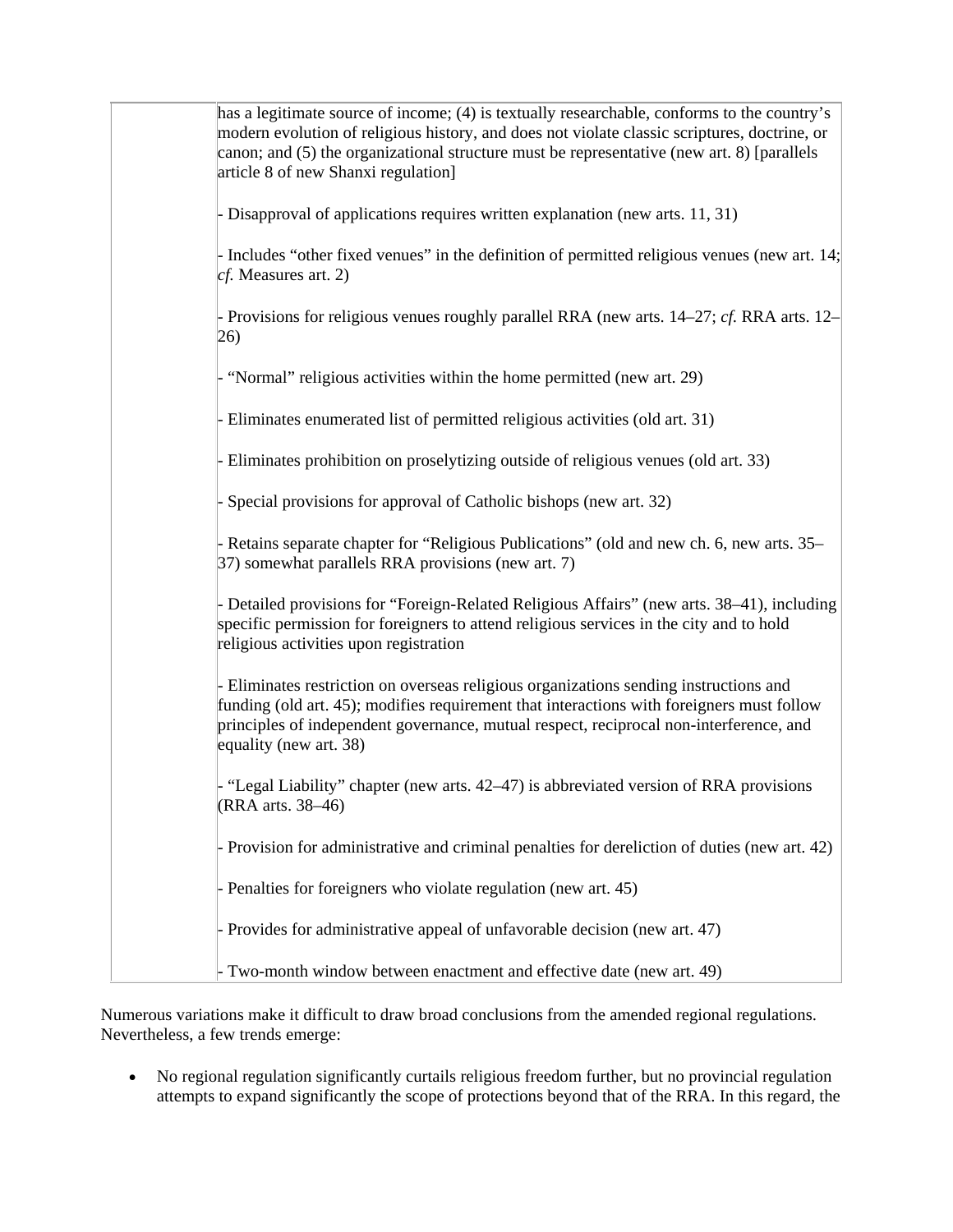post-RRA regional regulations can be seen as a codification and entrenchment of religious policies rather than a significant advance beyond the basic policies and principles enshrined in the RRA.

- Many of the amendments and new regulations bring the regional administrative requirements closer to that set forth in the RRA, but many provisions still conflict
- Several regional regulations restate the traditional five religions in the definition of "religious organizations" but add an "other" category that in the end could potentially be used to register groups outside the traditional five.
- Several provinces permit religious observance within the home but with various limits (limited to only "normal" religious activities, or observance permitted so long as it does not influence the "normal lives" of others)
- Provisions requiring annual inspections have been eliminated.
- Legal liability provisions in many regional regulations parallel RRA provisions.
- Several new regulations provide incremental improvements (e.g., separate provision in Hunan regulations for registration of venues for folk beliefs; preferential tax treatment in several regulations; additional administrative protections in several regulations).

# **IV. GROUPS OUTSIDE THE REGULATORY REGIME**

All of the analysis above applies to the five traditional religious belief systems long recognized in China: Buddhism, Catholicism, Daoism, Islam, and Protestantism. Groups and belief systems outside of these five remain in an uncertain position.[19] Some groups have received tacit consent from the government to carry on some form of religious observance despite having no legal existence or enforceable rights. Some groups have attempted to register as religious groups or as social groups but have not been successful. The religious affairs authorities have shown some willingness to accommodate these groups outside the traditional five, but there are theoretical and practical problems related to the patriotic religious associations (PRAs), which traditionally have served as the supervising authority over religious groups. At least five possible scenarios exist for dealing with these new belief systems.

**1. Fit the religious group into an existing PRA.** The government could lump the group into the PRA that most closely resembles the group. But fundamental doctrinal differences (e.g., Judaism, Bahá'í) might make this unpalatable to both the group and the PRA.[20]

**2. Establish a new PRA for the new group.** This solution would presumably satisfy the government's desire for continued close supervision of religious practice, but may be undesirable to organizations which may prefer to decline close government supervision. Additionally, once additional PRAs are established beyond the original five, the government might fear opening a Pandora's Box to a number of less desirable religious groups. If the government seeks to apply the law fairly, it also would face the tricky question of defining "religion."

**3. Register as a religious group directly with SARA outside the context of the PRAs.** SARA may be amenable to have religious groups register outside the context of the PRAs. Indeed, SARA's establishment of a new Section to supervise folk beliefs and "religions outside the five main religions" may indicate SARA's flexibility. Bureaucratic politics may hamper such an option. SARA, a state organ, is under the supervision of the State Council; the PRAs are under the supervision of the United Front Work Department, a party organ, which might resist efforts to place religious groups outside its jurisdiction.

**4. Register as a social organization but not as a religion.** The government could permit religious groups to register as a social organization under the applicable regulations but not have any formal religious status. While such a scenario might be acceptable to some groups, others may insist on being treated as a religion rather than merely a social organization. The government may also feel that religious groups need additional supervision, though this may be a soluble issue.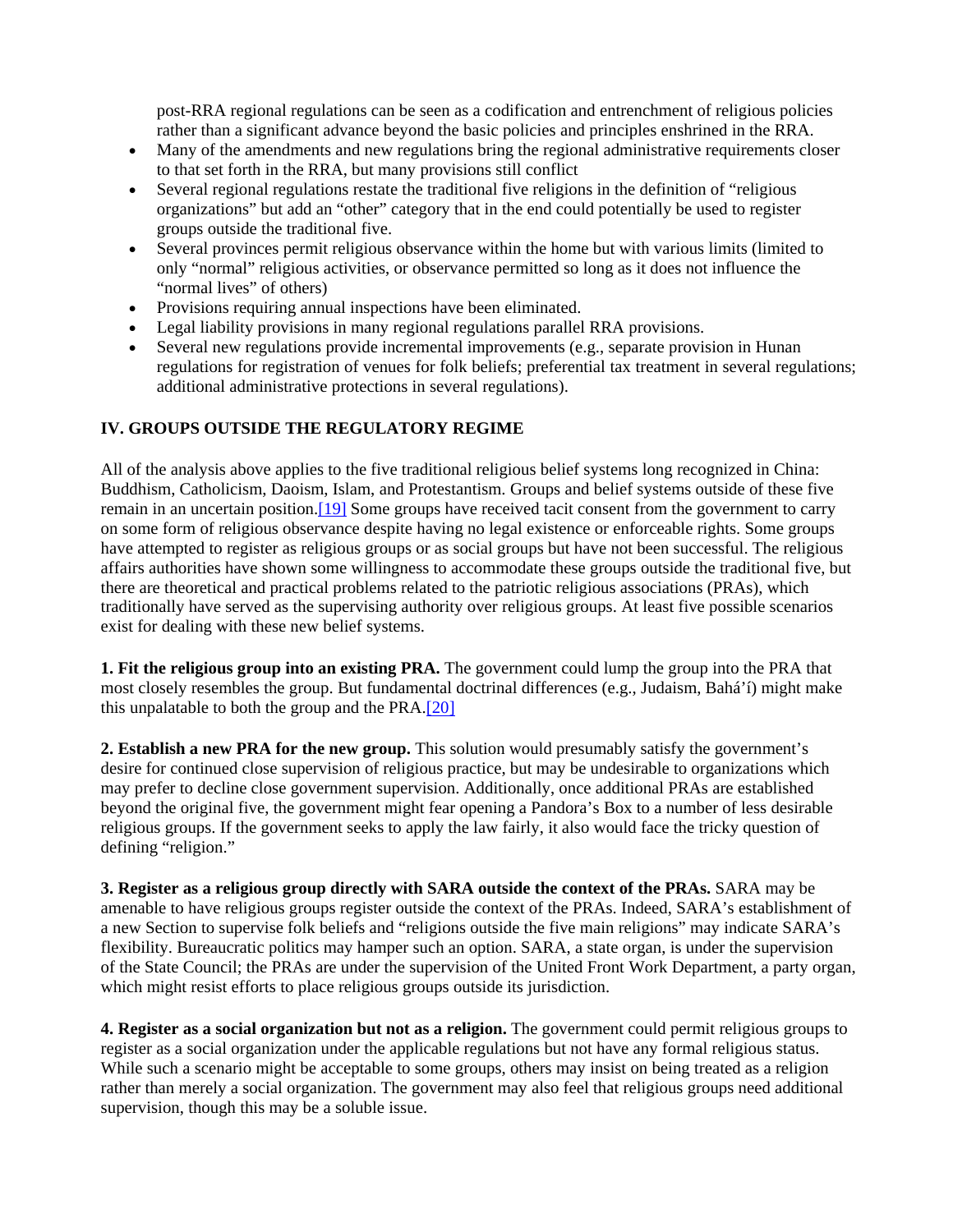**5. Continue the status quo.** Because of the shortcomings of the above options, the most likely outcome is to continue the status quo. The government could continue to permit meetings of some unobjectionable religious groups, particularly those that seem to pose no threat to the government. The government has tolerated such an arrangement for several groups of expatriates with established followings outside China.

The Orthodox community in China poses an interesting case study exemplifying these issues. Both Heilongjiang and Inner Mongolia have recognized the Orthodox Church in their regulations,<sup>[21]</sup> and the Orthodox Church also is registered in Xinjiang. After the announcement of the RRA, the Orthodox community announced its intention to apply for registration with SARA. SARA has not registered the Orthodox church, though SARA has cooperated with the Orthodox community to rebuild Orthodox churches in China and in other ways.[22] How groups outside the traditional five, such as the Orthodox Church, are integrated into China's system of religious administration may be indicative of the future of religious freedom in China.

# **V. CONCLUSION**

As indicated above, this analysis has focused somewhat narrowly on the legal structures affecting religious administration in China.[23] The basic policies of continued state supervision over religion with marginal improvements that were outlined in the RRA have not been altered by subsequent national and regional regulations. Conflicts between provisions in the RRA and regional regulations leave religious groups in a state of legal and practical uncertainty. Further, the system of national and regional regulations does not address religious groups that are not formally recognized by the government. China's religious administration policies and laws must make additional efforts to resolve these questions. While a call for unfettered religious freedom will likely go unheeded, it would be a step in the right direction for China to enact laws that comply with international standards that provide basic rights for all religious believers and groups. China's WTO accession and growing interactions with other countries amplify the need to hasten its transition from a rule-by-law to a rule-of-law nation and the need for all of its laws, including those governing religious freedom, to provide clarity, transparency, and predictability.

<sup>[1]</sup> Attorney, Covington & Burling LLP. These remarks reflect my personal viewpoints and not those of the firm or any of its clients.

<sup>[2]</sup> *See* Eric R. Carlson, "China's New Regulations on Religion: A Small Step, Not a Great Leap Forward," 2005 BYU L. Rev. 747; *see also* Kim-Kwong Chan & Eric R. Carlson, *Religious Freedom in China: Policy, Administration, and Regulation* (2005).

<sup>[3]</sup> Sources indicate that many local Religious Affairs Bureaus (RABs) are awaiting clearer guidelines from SARA in order to implement the RRA. Several jurisdictions may be used as pilot projects for these additional guidelines.

<sup>[4]</sup> A good English translation can be found at http://www.cecc.gov/pages/virtualAcad/index. phpd?showsingle=38682.

<sup>[5]</sup> Presumably, the term "religious groups" (宗教团体, sometimes translated as "religious organizations") refers to the patriotic religious associations, but regional regulations promulgated after the Measures leave open the possibility that groups apart from patriotic religious associations may be able to register.

<sup>[6]</sup> I use "regions" synonymously with ""provinces" to describe provinces, provincial-level municipalities, and provincial-level autonomous regions.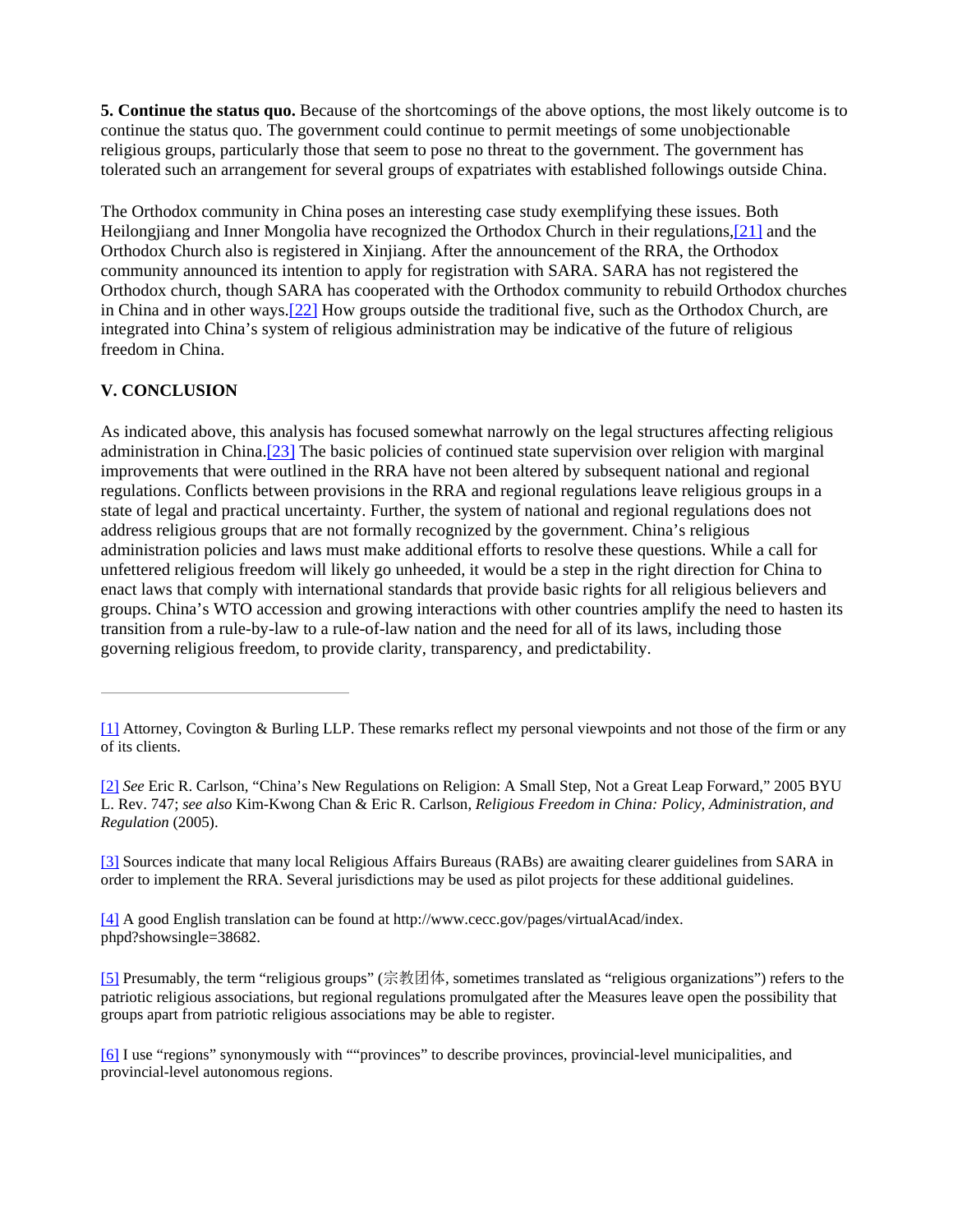[7] In 1995, Shanghai also was the first province to issue a comprehensive religious regulation. Shanghai issued its amended regulation on the same day as SARA issued the Measures. Interestingly, the amended Shanghai regulation is the only regional regulations posted on the SARA website. This may be due more to timing (the Shanghai regulation was the only one in effect when SARA uploaded most of its website content in July and August 2005) than an indication of SARA's approval of the Shanghai regulation.

[8] Liaoning and Jiangxi also are expected to issue new or amended regulations. *See* James Tong, Testimony Presented at the Issues Roundtable, Congressional-Executive Commission on China, Nov. 20, 2006, *available at* http://www.cecc.gov/pages/roundtables/2006/20061120/Tong.php.

[9] *See* Legislation Law of the People's Republic of China, art. 79 ("The effect of administrative regulations is higher than that of local regulations and rules."); *cf.* art. 80.

[10] *See id.* art. 64: 在国家制定的法律或者行政法规生效后,地方性法规同法律或者行政法规 相抵触的规定无效, 制定机关应当及时予以修改或者废止。 ("Where a national law or administrative regulation enacted by the state has come into force, any provision in the local decree which contravenes it shall be invalid, and the enacting body shall amend or repeal such provision on a timely basis.")

[11] *See id.* art. 64: 地方性法规可以就下列事项作出规定: (一)为执行法律、行政法规的规定,

需要根据本行政区域的实际情况作具体规定的事项;(二)属于地方性事务需要制定地方性

法规的事项。属于地方性事务需要制定地方性法规的事项. (A local decree may provide for the following: (i) matters for which enactment of a local decree is required in order to implement a national law or administrative regulation in light of the actual situation of the jurisdiction; ii) matters which are local in nature and require the enactment of a local decree." *Cf.* Article 63.

[12] Article 88 of the Legislation Law permits the National People's Congress to repeal any local regulations conflict with the Constitution, laws, or administration.

[13] Of course, a political explanation is also possible: provincial authorities, without a strong push from the central government, do not feel compelled to obey strictly Beijing's commands. As long as the provincial regulations are not unreasonable, this explanation continues, the provincial authorities do not fear meddling by Beijing.

[14] Some of these preemption issues could be resolved if the National People's Congress passed a law, rather than the State Council issuing administrative regulations. In practice, however, such a law (which had been previously considered) may not affect the reality of religious practice in China. *See* Magda Hornemann, "Would a Religion Law Help Promote Religious Freedom?," *F18News*, Sept. 11, 2006, available at http://www.forum18.org/Archive.php?article\_id=840.

[15] In other words, do the RRA's administrative appeal provisions apply only to decisions taken with regard to the RRA, or to all decisions taken in relation to religious affairs?

[16] *See infra* Section IV (discussing the Orthodox Church).

[17] Beijing is apparently the only province to make conformity with the RRA an explicit goal, though other regulations (e.g., Hunan, Chongqing) explicitly reference the RRA.

[18] Because the Hunan and Chongqing were issued at the same time (and given Hunan and Chongqing's geographical proximity), they may have been developed concurrently.